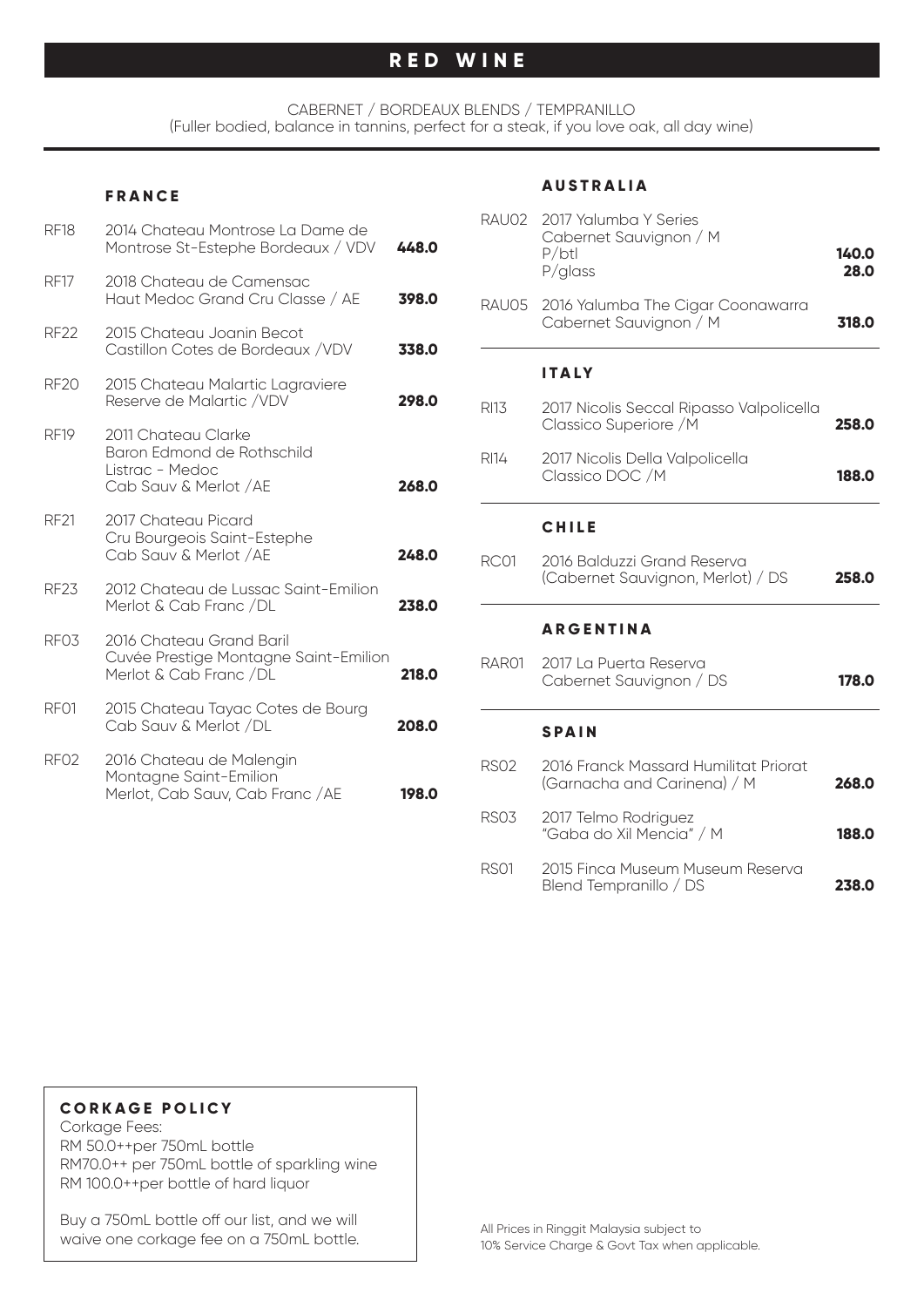

# **THE GIN & TONIC BAR**

#### G1 **Alkemist 45.0**

From Spain. With 21 different botanicals, including sweet and fragrant Muscat grapes, rose petals, thyme, mint and fennel.

#### G2 **Chase Pink Grapefruit 45.0**

Pomelo and grapefruit peels are added to the base dry gin to make this fresh and zesty gin. Full -bodied with a touch of sweetness.

# G3 **Elephant Dry Gin 40.0**

Made in Germany using 14 botanicals, 5 of which come from Africa – Baobab fruit, Buchu plant (similar to blackcurrant), African Wormwood, Lion's Tail and Devil's Claw. Subtle juniper aroma with undertones of mountain pine and herbal notes. 15% of bottle profits go to elephant conservation charities.

#### G4 **Herno Dry 40.0**

Smooth but complex. From Sweden. Infused with organic botanicals of juniper, coriander seeds, lemon zest, lingon berries, black pepper, cassia & vanilla.

#### G5 **Herno Sloe 40.0**

A ruby red dream infused with organic sloe berries.

Sweetened with local Scandinavian honey.

# G6 **Porter's Modern Classic 40.0**

Elevated by the hard-to-com-by citrus called Buddha's Hand which has a flavour that is between lemon and grapefruit sherbet. Well-balanced, juniper-led and with a smooth citrus profile.

# G7 **Porter's Tropical Old Tom 40.0**

Classic juniper based lifted by tropical notes of passion fruit, guava and white tea. Cold distilled to retain their juicy freshness.

# G8 **Rock Rose Navy Strength ABV 57% 40.0**

From North Scotland, this wonderfully floral gin gets its name from the Rhodiola Rosea or rock rose. Other locally foraged botanicals in the gin include rowan berries, sea buckthorn and verbena.

# G9 **Widges London Dry 40.0**

Pine & citrus notes with orange peel and hint of cardamom.

# G10 **Hendricks 40.0**

Traditional juniper infusion with cucumber & Bulgarian rose for added flavour.

# G11 **The Botanist 40.0**

22 more delicate Islay aromatic leaves and petals are added onto the 9 base botanicals.

# G12 **Boodles British Gin 30.0 ( Special promo)**

Begins as a clean spirit distilled from British wheat and then infused with a number of traditional herbs and spices including nutmeg, sage, and rosemary.

#### G13 **Darnleys Original 30.0 (Special Promo)**

Inspired by elderflower growing wild around the Wemyss family estate in Scotland. A light, floral, citrus flavoured gin in the London Dry Style.

# G14 **Bobby's Schiedam Dry (Dutch) 40.0**

Unique with Indonesian botanicals and spices – lemongrass, cloves, coriander, cubeb pepper and cinnamon giving Bobby's a unique flavour profile whilst juniper, fennel seeds and rose hips give a perfectly balanced dry gin

#### G15 **Sorgin Small Batch Sauvignon 40.0 (Bordeaux, France)**

A complex gin that highlights the aromatics of juniper berries and Sauvignon Blanc, along with underlying fruity and herbaceous nuances.

# G16 **Sorgin Yellow 45.0**

Original Small Batch aged in freshly emptied Sauvignon Blanc casks for 6 months resulting in a yellow-tinged gin.The ageing brings some gorgeous tropical fruit notes over the sauvignon blanc aromas, adding notes of passionfruit, mango.

# G17 **Bols Genever (Dutch) 40.0**

Distilled from a malt wine grain base composed of wheat, rye and corn that were fermented alongside juniper berries. 22(!) botanicals are present in total. It is is then rested in oak for a minimum of eighteen months before bottling.

# G18 **Four Pillars Rare Dry 40.0 (Yarra Valley, Australia)**

Everything the Four Pillars distillers make is based around their four pillars - the still, the water, the botanicals and love. It's sort of a bit like the four elements of hip hop.

Pillar 1 - The Four Pillars copper-pot still is called Wilma. Pillar 2 - The water they use from Yarra Valley is triple filtered. Pillar 3 - They use some local botanicals (Tasmanian pepperberry, lemon myrtle), some exotic botanicals (cinnamon, cardamom, coriander seeds and star anise) and some classic botanicals (juniper, lavender, angelica root), as well as whole oranges to give Four Pillars Gin its flavour profile. Pillar 4 - The distillers love what they do and love what they have made.

# G19 **Four Pillars Bloody Shiraz 45.0**

Innovative gin made by steeping whole Shiraz grapes from the Yarra Valley in the distillery's high-strength Rare Dry Gin for eight weeks. The result is a gin with notes of juniper, spice and raspberries that goes well with tonic or soda.

# G20 **Four Pillars Spiced Negroni 45.0**

Highly aromatic, rich and (yes) spicy with great power and intensity. Use of West African spice grains of paradise and Indonesian cubeb to up the ante.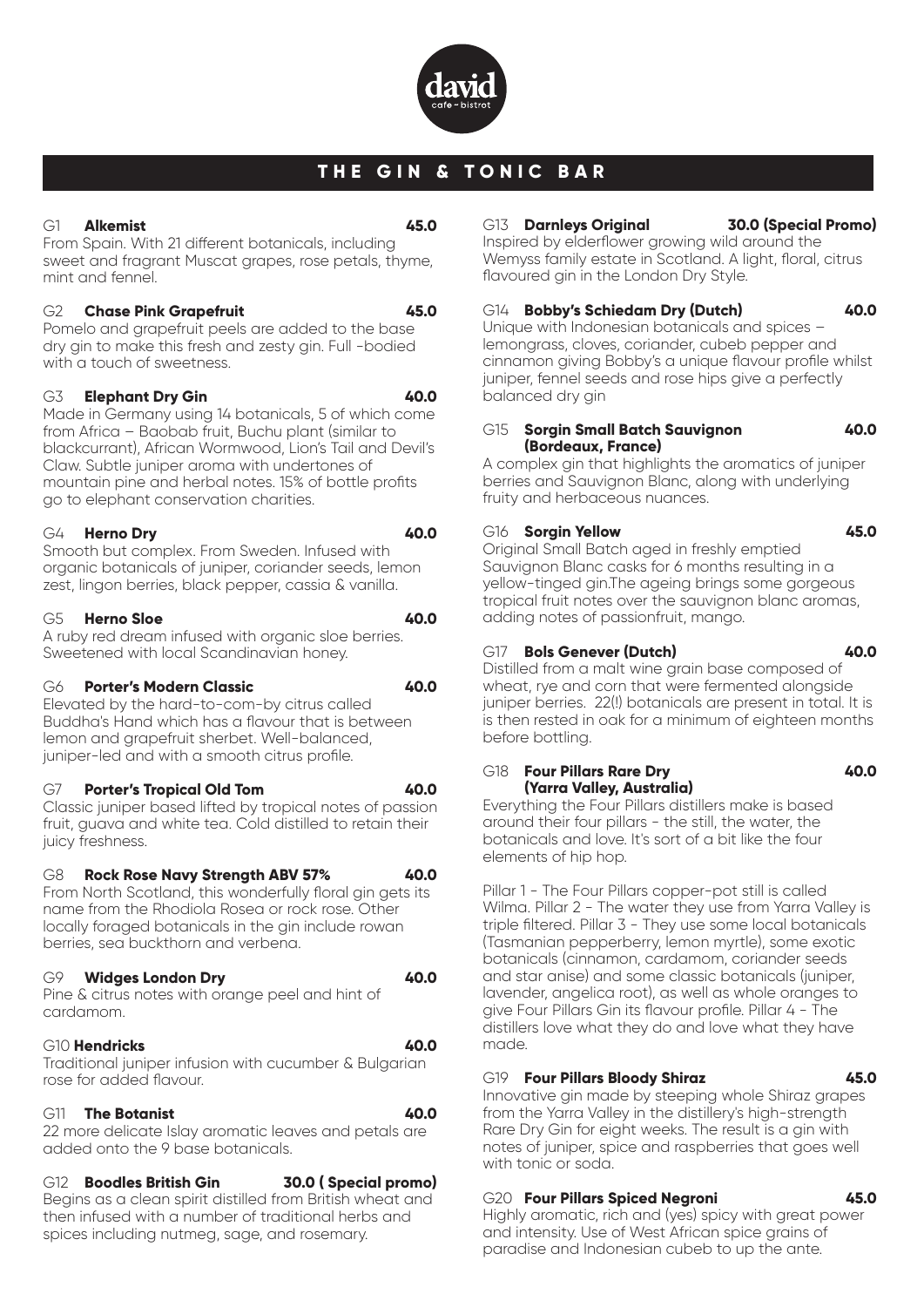# **BUBBLES, WHITES & ROSÉ**

#### **BUBBLES**

| P <sub>01</sub> | Villa Sandi Voldobbiadene Prosecco Superiore<br>DOCG Spumante extra dry / DS<br>$P/$ btl<br>$P/g$ lass | 298.0<br>55.0  |
|-----------------|--------------------------------------------------------------------------------------------------------|----------------|
| C03             | Willy Gisselbrecht Cremant d'Alsace Rose<br>(100% skinless pinot noir) / AE<br>P/btl<br>$P/g$ lass     | 298.0<br>55.00 |
| C01             | Pol Roger Brut Reserve NV White Foil<br>Champagne / M                                                  | 450.0          |
| C <sub>02</sub> | Maison Billecart Salmon Rosé<br>Champagne / DS                                                         | 650.0          |

#### **ROSE**

| RO2              | 2020 Finca Museum Vinea Rosado / DS<br>P/btl<br>168.0<br>$P/g$ lass<br>35.0        |
|------------------|------------------------------------------------------------------------------------|
| RO4              | 2020 Vasse Felix Classic Dry Rose (Shiraz)<br>Margaret River WA / M<br>198.0       |
| R <sub>0</sub> 3 | 2020 Antinori Scalabrone Rosato Bolgheri<br>(Cab Sauv, Merlot, Syrah) / M<br>228.0 |
| RO5              | 2018 Domaine Bruno Clair Marsannay Rose<br>Burgundy / VDV                          |

# **BEERS (330ml unless stated)**

| James Squire 150 Lashes 345ml            | 25.0 |
|------------------------------------------|------|
| White Rabbit Dark Ale                    | 28.0 |
| Kronenbourg 1664 Blanc                   | 21.0 |
| Asahi Super Dry                          | 21.0 |
| Kizakura Kyoto Kuromame Dark Bean Ale    | 35.0 |
| James Squire Jack of Spades Porter 345ml | 28.0 |

#### **CORKAGE POLICY**

Corkage Fees: RM 50.0++per 750mL bottle RM70.0++ per 750mL bottle of sparkling wine RM 100.0++per bottle of hard liquor

Buy a 750mL bottle off our list, and we will waive one corkage fee on a 750mL bottle.

#### **WHITE & ROSE**

SAUVIGNON BLANC/RIESLING/ SANCERRE BLANC (Fresh, citrus, lively aperitif)

|                  | <b>AUSTRALIA</b><br>WAU02 2020 Yalumba Y Series<br>Riesling /M<br>P/btl<br>$P/g$ lass           | 128.0<br>25.0 |
|------------------|-------------------------------------------------------------------------------------------------|---------------|
|                  | <b>NEW ZEALAND</b><br>WNZ01 2019 Twin Islands Marlborough<br>Sauvignon Blanc / M                | 178.0         |
| WFO <sub>2</sub> | <b>FRANCE</b><br>2019 Henri Bourgeois Les Baroness<br>Sancerre Blanc / M<br>P/btl<br>$P/g$ lass | 238.0<br>45.0 |
| WF03             | 2018 Gayda T'air d'oc<br>Sauvignon Blanc / M                                                    | 118.0         |
| WF06             | 2018 Jean Paul Picard<br>Sancerre Blanc / DS                                                    | 258.0         |
| <b>WI01</b>      | <b>ITALY</b><br>2019 Mantellassi Masso Bianco Maremma<br>Toscana IGT / M<br>P/btl<br>$P/g$ lass | 128.0<br>25.0 |

# **CHARDONNAY**

| WF04 | <b>FRANCE</b><br>2018 Domaine Comte Armand<br>Bourgogne Aligote, Burgundy / VDV<br>P/btl<br>$P/g$ lass          | 268.0<br>45.0 |
|------|-----------------------------------------------------------------------------------------------------------------|---------------|
| WF05 | 2018 Andre Bonhomme Vire Clesse Cuvee<br>Specialle, Burgundy / VDV<br>P/btl                                     | 228.0         |
|      | <b>AUSTRALIA</b><br>WAU01 2018 Yalumba Samuel's Collection<br>Eden Valley Chardonnay / M<br>P/btl<br>$P/g$ lass | 238.0<br>45.0 |
| WIO2 | <b>ITALY</b><br>Pio Cesare L'Altro<br>Chardonnay Piedmont DOC / AE                                              | 268.0         |